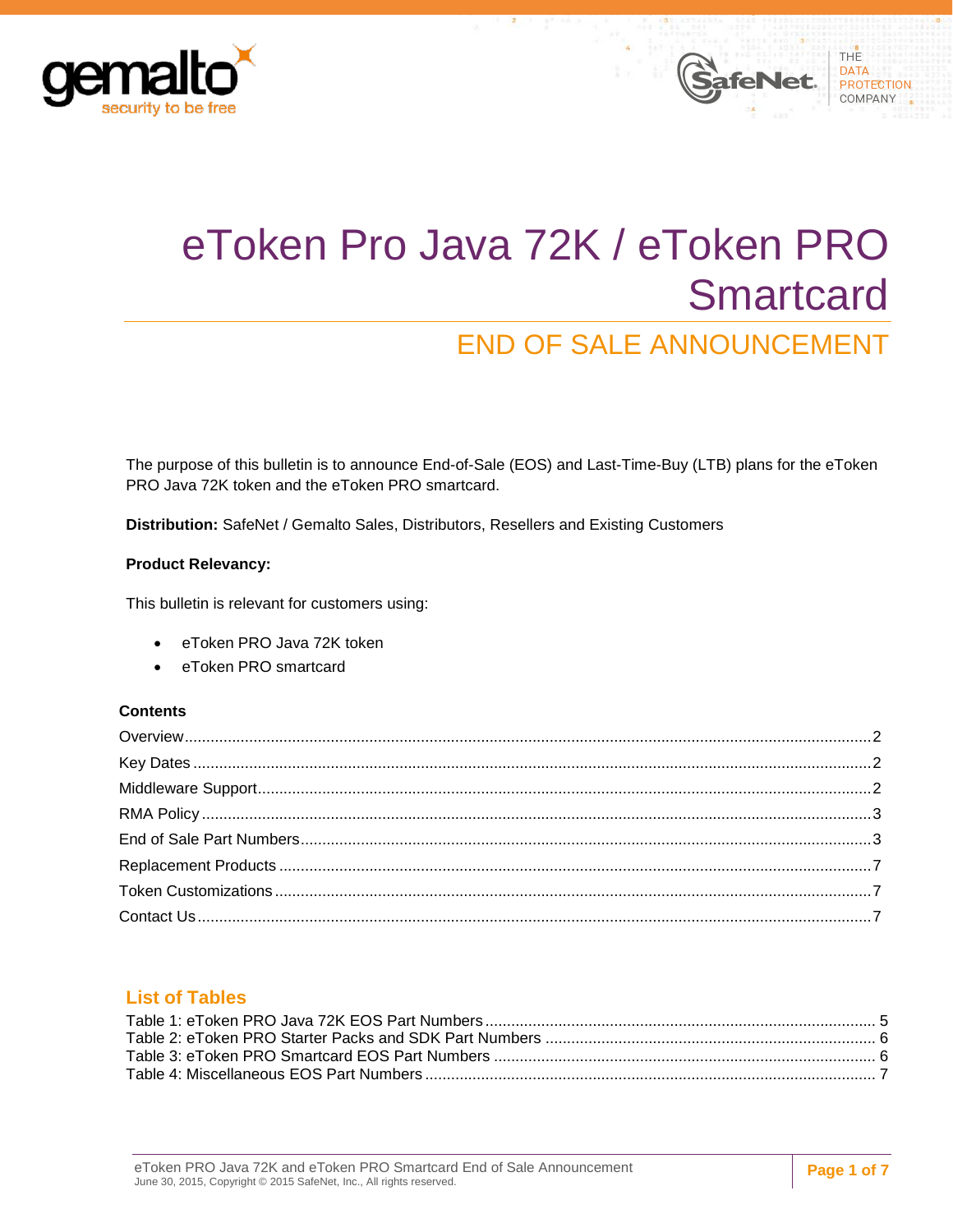



# <span id="page-1-0"></span>**Overview**

The purpose of this bulletin is to announce End-of-Sale (EOS) and Last-Time-Buy (LTB) plans for the eToken PRO Java 72K token and the eToken PRO smartcard.

Gemalto is committed to providing our customers the most advanced authentication technologies. As we continue our investment in these products, Gemalto will transition the eToken PRO Java 72K token and the eToken PRO smartcard (refer to "Replacement Products"). Gemalto has developed a plan to ensure current customers experience a smooth transition in upgrading to the latest available Gemalto technology. If you have questions about this transition that are not addressed in this document, please contact your local account manager for more information.

### <span id="page-1-1"></span>Key Dates

The following are key dates in the eToken PRO Java 72K token and the eToken PRO smartcard End of Sale process:

| <b>Milestone</b>    | <b>Date</b>       | <b>Comment</b>                                                                                            |
|---------------------|-------------------|-----------------------------------------------------------------------------------------------------------|
| LAST-TIME-BUY (LTB) | December 30, 2015 |                                                                                                           |
| END-OF-SALES (EOS)  | December 31, 2015 | Due to the limited availability of hardware<br>components, Gemalto will fulfill LTB<br>orders as follows: |
|                     |                   | • Gemalto will make every effort to fulfill<br>all orders placed during the LTB period.                   |
|                     |                   | • Orders placed during the LTB period<br>will be processed on a first-come first-<br>served basis         |
|                     |                   | • Orders will not be accepted after the<br>LTB end date                                                   |
| END-OF-LIFE (EOL)   | December 31, 2016 |                                                                                                           |

# <span id="page-1-2"></span>Middleware Support

New releases of SafeNet Authentication Client will continue to support hardware tokens that have been declared End of Sale for three years from the token EOS date. After this three year period, EOS tokens will continue to be fully supported on the previous middleware version for another 12 months and for the next 12 months after the full support ends will receive Good Faith support.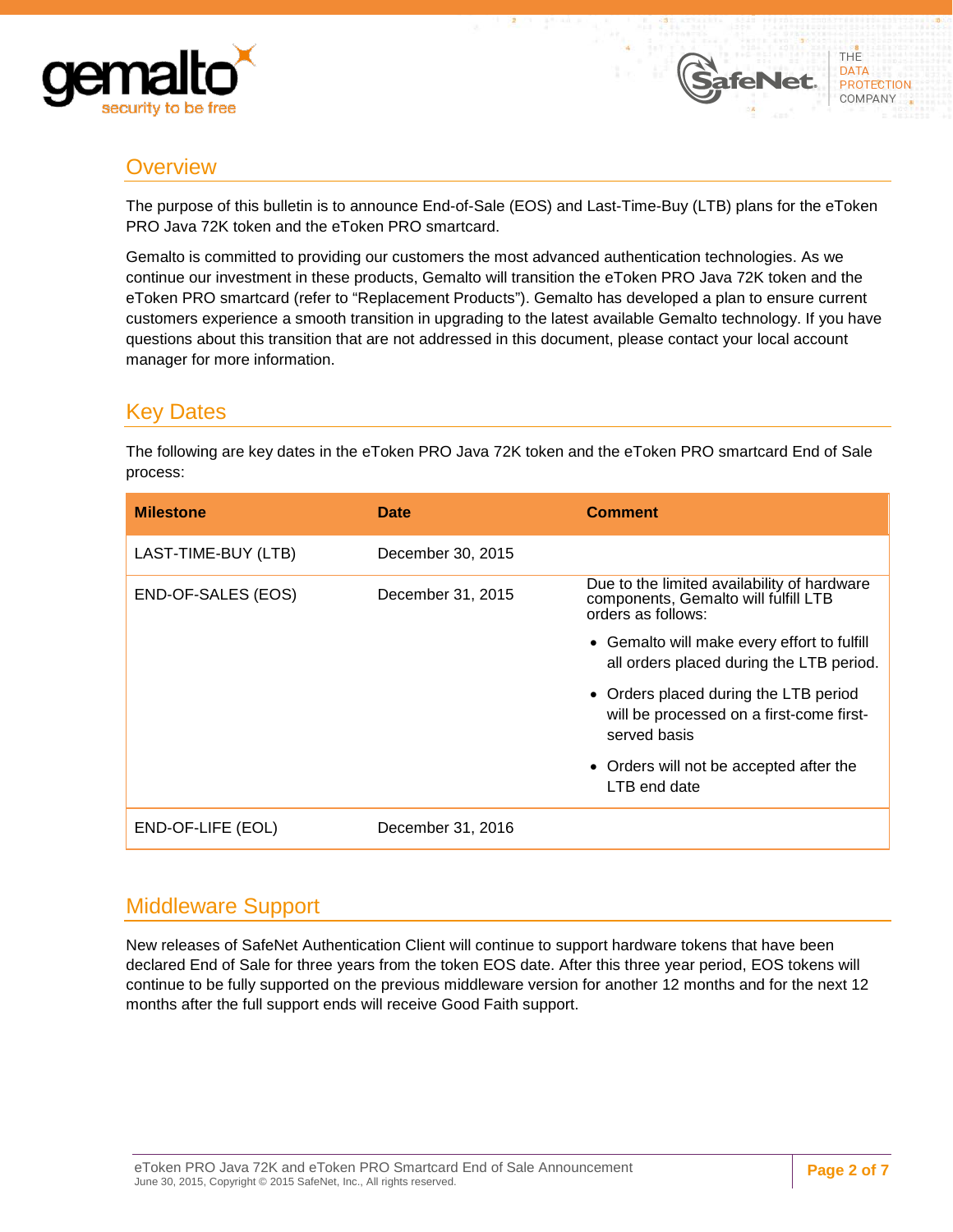



afeNet

# <span id="page-2-0"></span>RMA Policy

RMA & hardware replacements after the Last-Time-Buy (LTB) will be with replacement products (see Section 3 for more details on replacement products).

RMAs for products under warranty will be performed only if components are reasonably available. Hardware replacements where deemed appropriate after the Last-Time-Buy (LTB) will be with replacement products. Gemalto will continue to provide email support to the extent reasonably practicable without providing product releases and quality updates, and Gemalto provides no guarantee that a problem with the said product can or will be resolved. Gemalto will not guarantee Failure Analysis (FA) and Corrective Action (CA) reports on these products. Gemalto will review each unit returned on a case by case basis and determine what type of FA / CA is justified given the age and condition of the product.

### <span id="page-2-1"></span>End of Sale Part Numbers

| eToken PRO Java 72K | <b>Description</b>                                                                                      |  |
|---------------------|---------------------------------------------------------------------------------------------------------|--|
| 909-000174-001      | eToken, PRO, Java/72K, Plug, Purple, applet 1.1.25, Narrow Side ID (Hex), Default ISD                   |  |
| 909-000188-001      | eToken, PRO, Java/72K - Customer Customized                                                             |  |
| 909-000189-001      | eToken, PRO, Java/72K, Applet 1.6.9, Plug, Blue, ESD, ECC (Mask8)                                       |  |
| 909-000205-001      | eToken, PRO, Java/72K - Customer Customized                                                             |  |
| 909-000223-001      | eToken, PRO, Java/72K - Customer Customized                                                             |  |
| 909-000225-001      | eToken, PRO, Java/72K - Customer Customized                                                             |  |
| 909-000229-001      | eToken, PRO, Java/72K - Customer Customized                                                             |  |
| 909-000241-001      | eToken, PRO, Java/72K - Customer Customized                                                             |  |
| 909-000251-001      | eToken, PRO, Java/72K - Customer Customized                                                             |  |
| 909-000311-001      | eToken, PRO, Java/72K - Customer Customized                                                             |  |
| 909-000313-001      | eToken, PRO, Java/72K - Customer Customized                                                             |  |
| 909-000317-001      | eToken, PRO, Java/72K, Applet 1.1.25, Plug, Blue, Mifare, Desifare EV1 (4K) (Mask8)                     |  |
| 909-000354-001      | eToken, PRO, Java/72K - Customer Customized                                                             |  |
| 909-000385-001      | eToken, PRO, Java/72K - Customer Customized                                                             |  |
| 909-000407-001      | eToken, PRO, Java/72K - Customer Customized                                                             |  |
| 909-000423-001      | eToken, PRO, Java/72K - Customer Customized                                                             |  |
| 909-012118-002      | eToken, PRO, Java/72K - Customer Customized                                                             |  |
| 909-012953-002      | eToken, PRO, Java/72K, Applet 1.1.25, Plug, Blue, Open memory, ESD                                      |  |
| 909-012965-002      | eToken, PRO, Java/72K - Customer Customized                                                             |  |
| 909-020289-002      | eToken, PRO, Programmed Token - Customer Customized                                                     |  |
| 909-020293-002      | eToken, PRO, Java/72K - Customer Customized                                                             |  |
| 909-020294-002      | eToken, PRO, Java/72K - Customer Customized                                                             |  |
| 909-020367-002      | eToken, PRO, Java/72K, Applet 1.1.25, Plug, Blue, eToken, FIPS, Level 3 (Mask8)                         |  |
| 909-020655-002      | eToken, PRO, Java/72K - Customer Customized                                                             |  |
| 909-021082-002      | eToken, PRO, Java/72K, Applet 1.1.25, Plug, Blue, eToken, ID (Hex), FIPS, Level 3 +<br>ID (Hex) (Mask8) |  |
| 909-021085-002      | eToken, PRO, Java/72K - Customer Customized                                                             |  |
| 909-021112-003      | eToken, PRO, Java/72K - Customer Customized                                                             |  |

Following is a list of end of sales products and part numbers: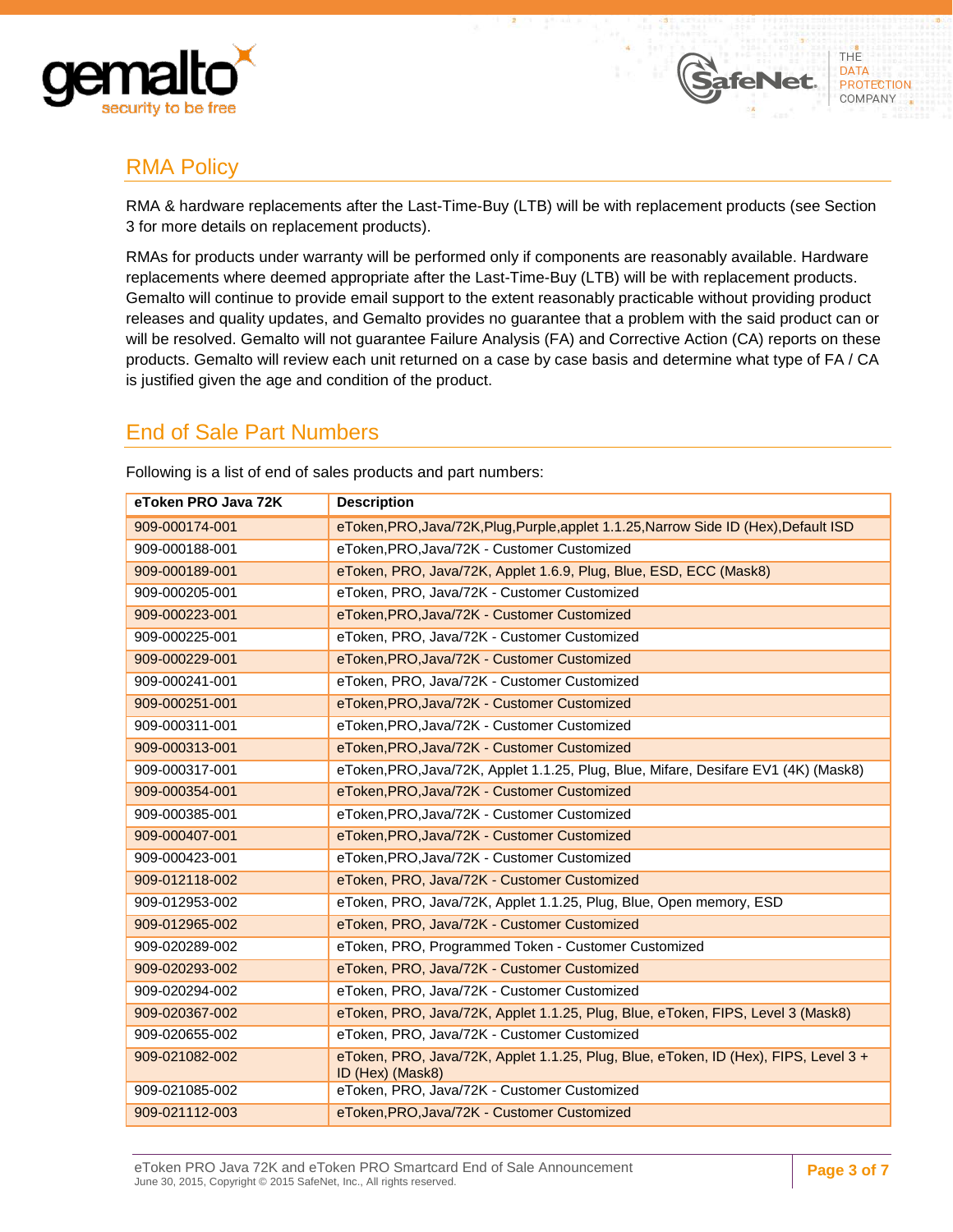

| 909-021230-002 | eToken, PRO, Java/72K - Customer Customized                                                         |  |  |
|----------------|-----------------------------------------------------------------------------------------------------|--|--|
| 909-021305-002 | eToken, PRO, Java/72K - Customer Customized                                                         |  |  |
| 909-021306-002 | eToken, PRO, Java/72K - Customer Customized                                                         |  |  |
| 909-021492-002 | eToken, PRO, Java/72K - Customer Customized                                                         |  |  |
| 909-021496-002 | eToken, PRO, Java/72K, Applet 1.1.25, Plug, Blue, eToken, ID (Hex), (Mask8), ESD                    |  |  |
| 909-021497-002 | eToken, PRO, Java/72K, Applet 1.1.25, Plug, Blue, eToken, ID (Hex), Narrow side,<br>(Mask8), ESD    |  |  |
| 909-021498-002 | eToken, PRO, Java/72K, Applet 1.1.25, Plug, Blue, eToken, ID (Dec), (Mask8), ESD                    |  |  |
| 909-021499-002 | eToken, PRO, Java/72K, Applet 1.1.25, Plug, Blue, eToken, ID (Dec), Narrow side,<br>(Mask8), ESD    |  |  |
| 909-021503-002 | eToken, PRO, Java/72K - Customer Customized                                                         |  |  |
| 909-021508-002 | eToken, PRO, Java/72K - Customer Customized                                                         |  |  |
| 909-021510-002 | eToken, PRO, Java/72K - Customer Customized                                                         |  |  |
| 909-021524-002 | eToken, PRO, Java/72K - Customer Customized                                                         |  |  |
| 909-021527-002 | eToken, PRO, Java/72K - Customer Customized                                                         |  |  |
| 909-021537-002 | eToken, PRO, Java/72K - Customer Customized                                                         |  |  |
| 909-021602-002 | eToken, PRO, Java/72K, Applet 1.1.25, Plug, Blue, eToken, MIFARE 4K, (Mask8), ESD                   |  |  |
| 909-021974-002 | eToken, PRO, Java/72K, Applet 1.1.25, Plug, Purple, eToken, ID (Dec), ESD                           |  |  |
| 909-022151-002 | eToken, PRO, Java/72K - Customer Customized                                                         |  |  |
| 909-022206-002 | eToken, PRO, Java/72K, Applet 1.1.25, Plug, Blue, eToken, ESD, FIPS, Level 3<br>(Mask8)             |  |  |
| 909-022207-002 | eToken, PRO, Java/72K, Applet 1.1.25, Plug, Blue, eToken, ID (Hex), FIPS, Level 3<br>(Mask8)        |  |  |
| 909-022209-002 | eToken, PRO, Java/72K - Customer Customized                                                         |  |  |
| 909-022220-002 | eToken, PRO, Java/72K - Customer Customized                                                         |  |  |
| 909-022222-002 | eToken, PRO, Java/72K, Applet 1.1.25, Plug, White, eToken, ID (Hex), (Mask 8), ESD                  |  |  |
| 909-022224-002 | eToken, PRO, Java/72K, Applet 1.1.25, Plug, Blue, eToken, EM4102 (125KHz),<br>(Mask8), ESD          |  |  |
| 909-022233-002 | eToken, PRO, Java/72K, Applet 1.1.25, Plug, Blue, eToken, MIFARE 1K, ID (Hex),<br>$(Mask8)$ , $ESD$ |  |  |
| 909-022235-002 | eToken, PRO, Java/72K - Customer Customized                                                         |  |  |
| 909-022236-002 | eToken, PRO, Java/72K, Plug, Purple, eToken, (Mask 8), ESD                                          |  |  |
| 909-022237-002 | eToken, PRO, Java/72K, Plug, Red, eToken, (Mask 8), ESD                                             |  |  |
| 909-022238-002 | eToken, PRO, Java/72K, Plug, Green, eToken, (Mask 8)                                                |  |  |
| 909-022239-002 | eToken, PRO, Java/72K, Plug, White, eToken, (Mask 8), ESD                                           |  |  |
| 909-022240-002 | eToken, PRO, Java/72K, Plug, Black, eToken, (Mask 8), ESD                                           |  |  |
| 909-022248-002 | eToken, PRO, Java/72K, Applet 1.1.25, Plug, Blue, eToken, FIPS initialized, (Mask 8)                |  |  |
| 909-022261-002 | eToken, PRO, Java/72K, Applet 1.1.25, Plug, Blue, eToken, (Mask8), ESD                              |  |  |
| 909-022272-002 | eToken, PRO, Java/72K - Customer Customized                                                         |  |  |
| 909-022274-002 | eToken, PRO, Java/72K - Customer Customized                                                         |  |  |
| 909-022299-002 | eToken, PRO, Java/72K, Plug, Purple, eToken, ID (Hex), Narrow Side, (Mask 8), ESD                   |  |  |
| 909-022318-002 | eToken, PRO, Java/72K, Applet 1.1.25, Plug, Blue, eToken, FIPS certified, (Mask 8)                  |  |  |
| 909-022332-002 | eToken, PRO, Java/72K, Applet 1.1.25, Plug, Blue, eToken, Legic MIM256, (Mask8),<br><b>ESD</b>      |  |  |
| 909-022411-002 | eToken, PRO, Java/72K - Customer Customized                                                         |  |  |
| 909-022424-002 | eToken, PRO, Java/72K - Customer Customized                                                         |  |  |
| 909-022462-002 | eToken, PRO, Java/72K - Customer Customized                                                         |  |  |

SafeNet

THE<br>DATA

PROTECTION<br>COMPANY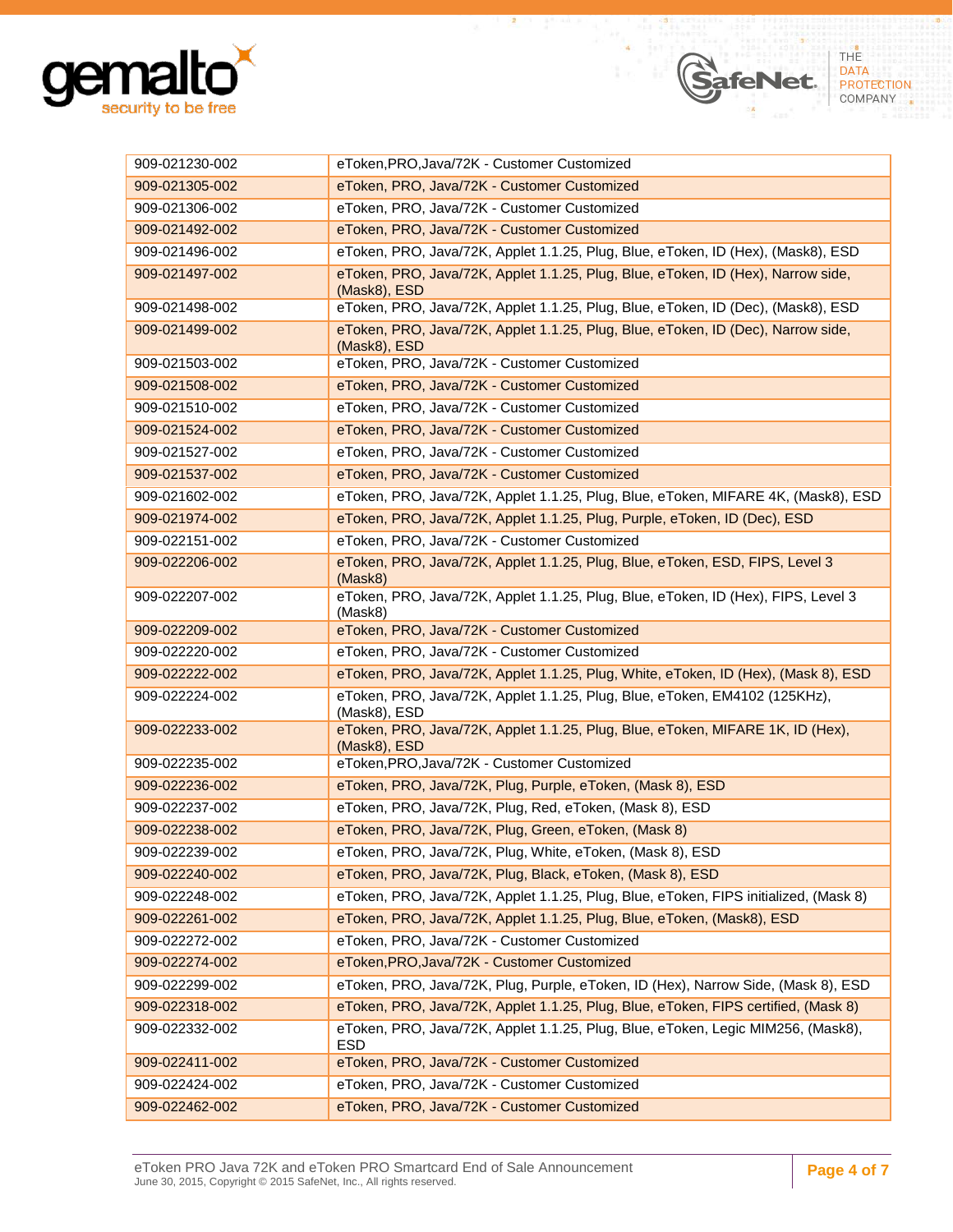

| 909-022473-002 | eToken, PRO, Java/72K - Customer Customized                                                     |
|----------------|-------------------------------------------------------------------------------------------------|
| 909-022474-002 | eToken, PRO, Java/72K - Customer Customized                                                     |
| 909-022479-002 | eToken, PRO, Java/72K - Customer Customized                                                     |
| 909-022514-002 | eToken, PRO, Java/72K - Customer Customized                                                     |
| 909-022536-002 | eToken, PRO, Java/72K - Customer Customized                                                     |
| 909-022596-002 | eToken, PRO, Java/72K - Customer Customized                                                     |
| 909-022626-002 | eToken, PRO, Java/72K - Customer Customized                                                     |
| 909-022633-002 | eToken, PRO, Java/72K - Customer Customized                                                     |
| 909-022648-002 | eToken, PRO, Java/72K, Applet 1.1.25, Plug, Blue, eToken, ID (Hex), FIPS certified,<br>(Mask 8) |
| 909-022649-002 | eToken, PRO, Java/72K, Applet 1.1.25, Plug, Blue, eToken, ID (Dec), FIPS certified,<br>(Mask 8) |
| 909-022651-002 | eToken, PRO, Java/72K - Customer Customized                                                     |
| 909-022661-002 | eToken, PRO, Java/72K - Customer Customized                                                     |
| 909-022697-002 | eToken, PRO, Java/72K - Customer Customized                                                     |
| 909-022708-002 | eToken, PRO, Java/72K, Applet 1.1.25, Plug, Blue, eToken, Legic MIM1024, (Mask8),<br><b>ESD</b> |
| 909-022718-002 | eToken, PRO, Java/72K - Customer Customized                                                     |
| 909-022763-002 | eToken, PRO, Java/72K - Customer Customized                                                     |
| 909-022768-002 | eToken, PRO, Java/72K - Customer Customized                                                     |
| 909-022770-002 | eToken, PRO, Java/72K - Customer Customized                                                     |
| 909-022771-002 | eToken, PRO, Java/72K - Customer Customized                                                     |
| 909-022871-002 | eToken, PRO, Java/72K - Customer Customized                                                     |
| 909-022876-002 | eToken, PRO, Java/72K - Customer Customized                                                     |
| 909-022903-002 | eToken, PRO, Java/72K, Plug, Green, eToken, ID (Hex), (Mask 8), ESD                             |
| 909-022949-002 | eToken, PRO, Java/72K - Customer Customized                                                     |
| 909-022960-002 | eToken, PRO, Java/72K - Customer Customized                                                     |
| 909-023009-002 | eToken, PRO, Java/72K - Customer Customized                                                     |
| 909-023049-002 | eToken, PRO, Java/72K - Customer Customized                                                     |
| 909-023080-002 | eToken, PRO, Java/72K - Customer Customized                                                     |
| 909-023120-002 | eToken, PRO, Java/72K - Customer Customized                                                     |
| 909-023247-002 | eToken, PRO, Java/72K - Customer Customized                                                     |
| 909-023252-002 | eToken, PRO, Java/72K - Customer Customized                                                     |
| 909-023283-002 | eToken, PRO, Java/72K - Customer Customized                                                     |
| 909-023297-002 | eToken, PRO, Java/72K - Customer Customized                                                     |
| 909-023325-002 | eToken, PRO, Java/72K - Customer Customized                                                     |
| 909-023370-002 | eToken, PRO, Java/72K, Applet 1.1.25, Plug, Blue, eToken, MIFARE 1K                             |
| 909-023430-002 | eToken, PRO, Java/72K - Customer Customized                                                     |
| 909-023440-002 | eToken, PRO, Java/72K - Customer Customized                                                     |
| 909-023546-002 | eToken, PRO, Java/72K - Customer Customized                                                     |
| 909-023557-002 | eToken, PRO, Java/72K - Customer Customized                                                     |
| 909-023649-002 | eToken, PRO, Java/72K - Customer Customized                                                     |
| 909-023658-002 | eToken, PRO, Java/72K, Applet 1.1.25, Plug, Blue, ID (Hex), Opaque, Blank                       |
|                |                                                                                                 |

SafeNet

THE DATA PROTECTION<br>COMPANY

<span id="page-4-0"></span>Table 1: eToken PRO Java 72K EOS Part Numbers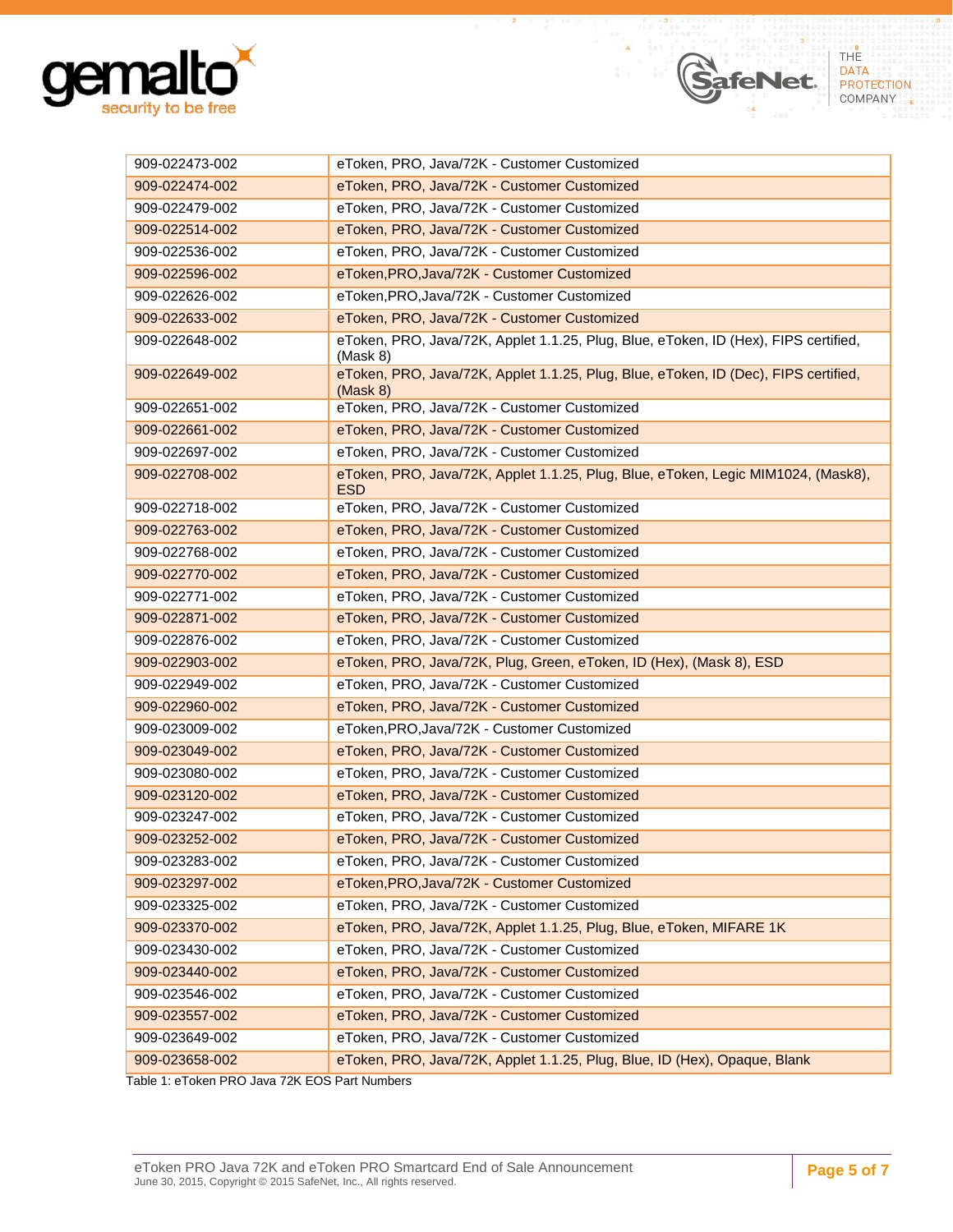

| eToken PRO Starter / SDK | <b>Description</b>                                      |  |
|--------------------------|---------------------------------------------------------|--|
| 909-012683-002           | eToken, Pro, SDK for Java Applet Developers             |  |
| 909-020409-002           | ETOKEN, PACK, STARTER, PRO, FOR SAM, 5 TOKENS           |  |
| 909-020409-502           | ETOKEN, PACK, STARTER, PRO, FOR SAM, 5 TOKENS           |  |
| 909-020647-002           | eToken, Pack, Sample, 1 Token, Kit, Pro, for Sample Kit |  |
| 909-022305-002           | eToken, Pack, PRO, 10 Tokens, RMA                       |  |
| 909-022316-002           | eToken, Pack, PRO, 10 Tokens, RMA, SmartCard            |  |
| 909-022586-002           | ETOKEN, PACK, STARTER, PRO SMARTCARD, 5 TOKENS          |  |
| 909-022586-502           | ETOKEN, PACK, STARTER, PRO SMARTCARD, 5 TOKENS          |  |

SafeNet.

THE

DATA PROTECTION<br>COMPANY

<span id="page-5-0"></span>Table 2: eToken PRO Starter Packs and SDK Part Numbers

| eToken PRO Smartcard | <b>Description</b>                                                                                |  |  |
|----------------------|---------------------------------------------------------------------------------------------------|--|--|
| 909-000191-001       | eToken PRO Smartcard, Java /72K, APPLET 1.6.9, INI, ECC (Mask8)                                   |  |  |
| 909-000197-001       | eToken, PRO SmartCard, Java/72K - Customer Customized                                             |  |  |
| 909-000242-001       | eToken, PRO SmartCard, Java/72K - Customer Customized                                             |  |  |
| 909-012381-002       | eToken PRO Smartcard, Java /72K, INI (Mask8)                                                      |  |  |
| 909-013750-002       | eToken PRO Smartcard, JAVA/72K, APPLET 1.1.25, INI, OPEN MEMORY (Mask8,<br>patch <sub>5</sub> )   |  |  |
| 909-021253-002       | eToken, PRO SmartCard, Java/72K - Customer Customized                                             |  |  |
| 909-021310-002       | eToken PRO Smartcard, JAVA/72K, APPLET 1.1.25, INI, HITAG1 (125KHz)                               |  |  |
| 909-022255-002       | eToken, PRO SmartCard, Java /72K - Customer Customized                                            |  |  |
| 909-022268-002       | eToken, PRO SmartCard, Java/72K - Customer Customized                                             |  |  |
| 909-022380-002       | eToken, PRO SmartCard, Java /72K, INI, EM4102 (125KHz) (Mask8)                                    |  |  |
| 909-022381-002       | eToken, PRO SmartCard, Java /72K, INI, MIFARE 1K (Mask8)                                          |  |  |
| 909-022383-002       | eToken, PRO SmartCard, Java /72K, INI, MIFARE 4K (Mask8)                                          |  |  |
| 909-022384-002       | eToken, PRO SmartCard, Java /72K, INI, HID ISOPROX II (125KHz) (Mask8)                            |  |  |
| 909-022457-002       | eToken, PRO SmartCard, Java /72K, INI, LEGIC MIM256 (Mask8)                                       |  |  |
| 909-022484-002       | eToken, PRO SmartCard, Java /72K - Customer Customized                                            |  |  |
| 909-022545-002       | eToken, PRO SmartCard, Java /72K, APPLET 1.1.25, INI, FIPS INI (Mask8)                            |  |  |
| 909-022884-002       | eToken, PRO SmartCard, Java/72K - Customer Customized                                             |  |  |
| 909-023191-002       | eToken, PRO SmartCard, Java/72K - Customer Customized                                             |  |  |
| 909-023275-002       | eToken, PRO SmartCard, Java/72K - Customer Customized                                             |  |  |
| 909-023295-002       | eToken, PRO SmartCard, Java/72K, Applet 1.1.25, ini, HID iClass 2K/2A, FIPS<br>initialized, Mask8 |  |  |
| 909-023349-002       | eToken, PRO SmartCard, Java/72K - Customer Customized                                             |  |  |
| 909-023478-002       | eToken, PRO SmartCard, INI, WHITE, SC330 EMULATION                                                |  |  |

<span id="page-5-1"></span>Table 3: eToken PRO Smartcard EOS Part Numbers

| <b>Miscellaneous Part Numbers</b> | <b>Description</b>                                  |
|-----------------------------------|-----------------------------------------------------|
| 909-000915-001                    | KIT, PLASTIC CASE, SOK2, BLACK, BLANK, PRO SHELL    |
| 909-001389-001                    | KIT, PLASTIC CASE, SOK2, RED, BLANK, PRO SHELL      |
| 909-001414-001                    | KIT, PLASTIC CASE, SOK2, GREEN, BLANK, PRO SHELL    |
| 909-001417-001                    | KIT, SHELL, PRO, CASE, PLASTIC, SOK2, BLANK, PURPLE |